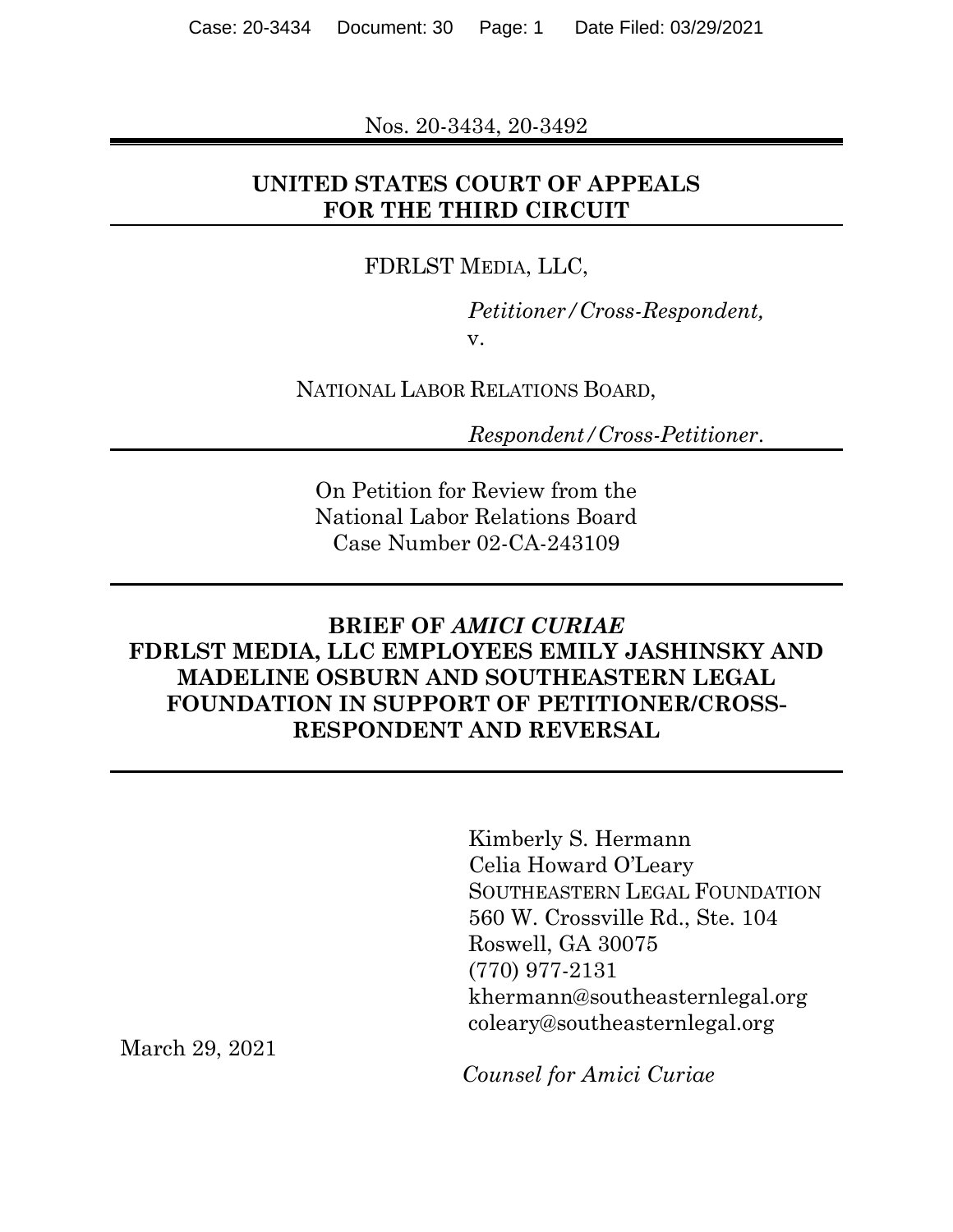## **CORPORATE DISCLOSURE STATEMENT**

<span id="page-1-0"></span>*Amicus* Southeastern Legal Foundation (SLF) is a Georgia nonprofit corporation. *Amicus* SLF does not have any parent companies, subsidiaries, or affiliates. *Amicus* SLF does not issues shares to the public.

/s/ Kimberly S. Hermann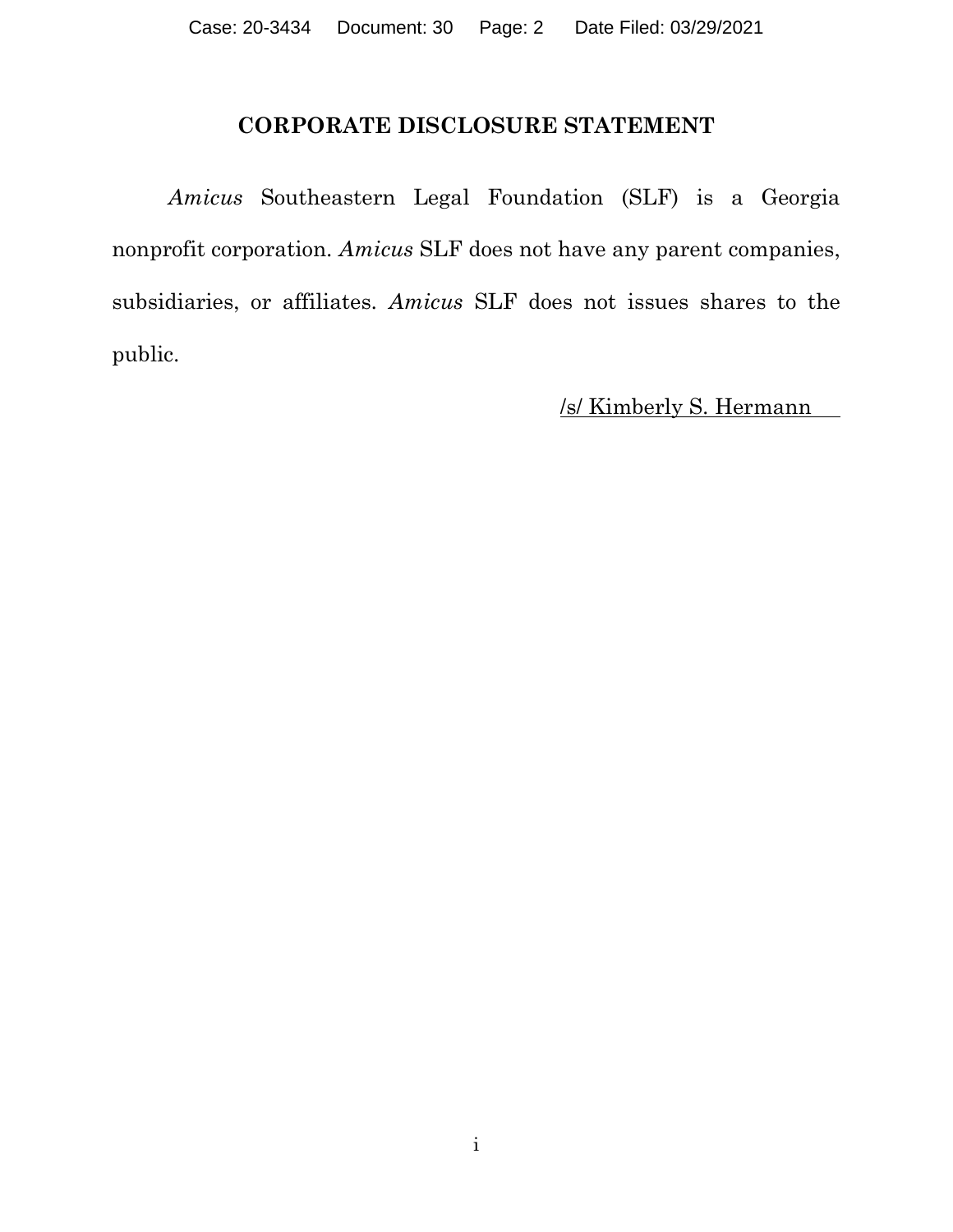# **TABLE OF CONTENTS**

<span id="page-2-0"></span>

| $\mathbf{I}$ .<br>The First Amendment curbs the tyranny of the majority by                                                             |
|----------------------------------------------------------------------------------------------------------------------------------------|
| Today's cancel culture undermines the First Amendment by<br>П.                                                                         |
| III. The ALJ and NLRB have turned the NLRA standard for employer                                                                       |
| IV. This Court should reaffirm our nation's commitment to political<br>liberty and democracy for all speakers, including employers and |
|                                                                                                                                        |
|                                                                                                                                        |
|                                                                                                                                        |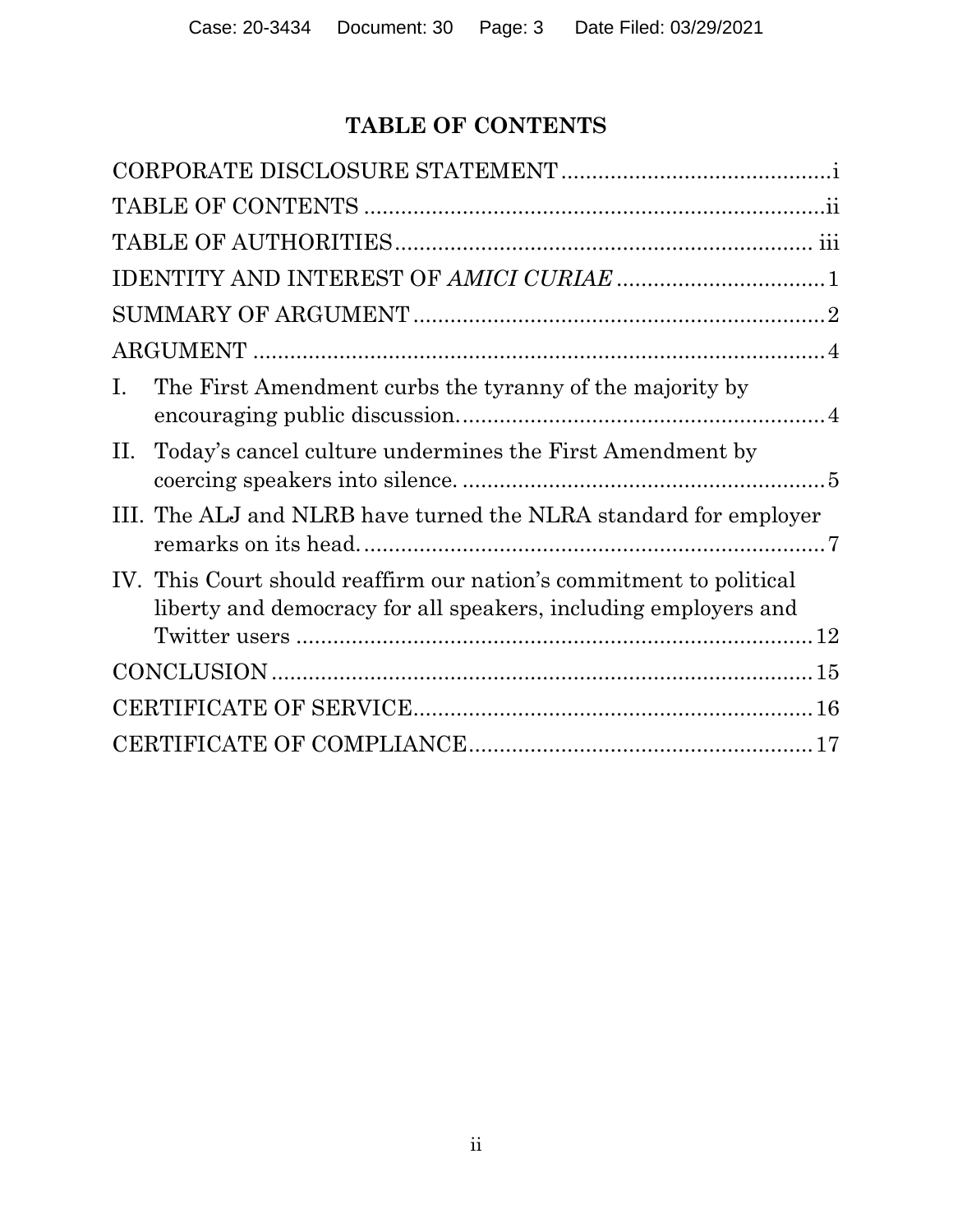# **TABLE OF AUTHORITIES**

# <span id="page-3-0"></span>**Cases**

| Federal-Mogul Corp. v. NLRB, 566 F.2d 1245 (5th Cir. 1978) 11                        |
|--------------------------------------------------------------------------------------|
|                                                                                      |
|                                                                                      |
|                                                                                      |
|                                                                                      |
|                                                                                      |
| NLRB v. Gissel Packing Co., 395 U.S. 575 (1969) 10, 11, 13                           |
| <i>Packingham v. North Carolina, 137 S. Ct. 1730 (2017) </i> 2, 7                    |
| <i>Rosenberger v. Rector &amp; Visitors of Univ. of Va.</i> , 515 U.S. 819 (1995)  6 |
|                                                                                      |
|                                                                                      |
| $\label{th:5} \emph{Thomas v. Collins, 323 U.S. 516 (1945)}.$                        |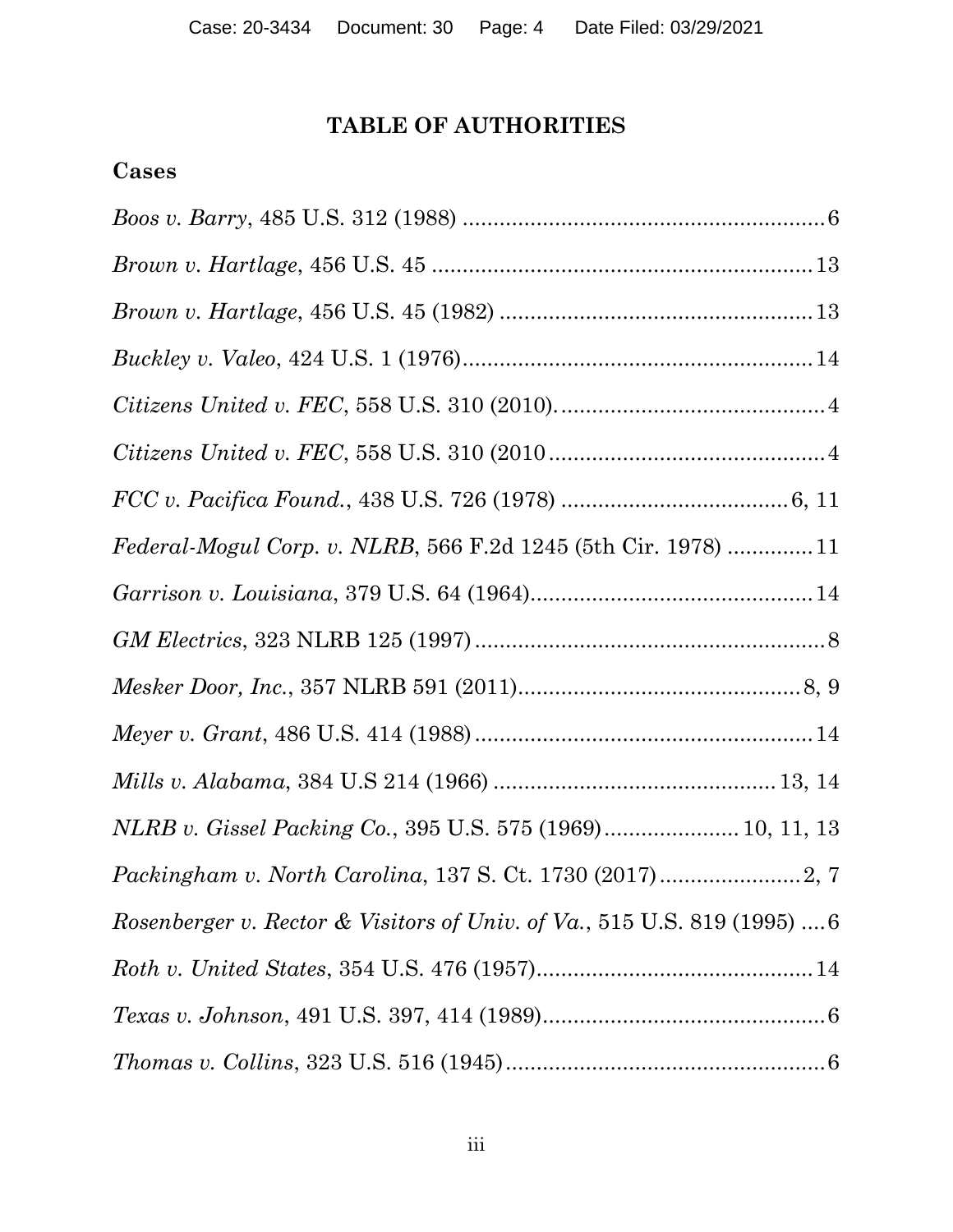# **Statutes**

|--|--|

# **Other Authorities**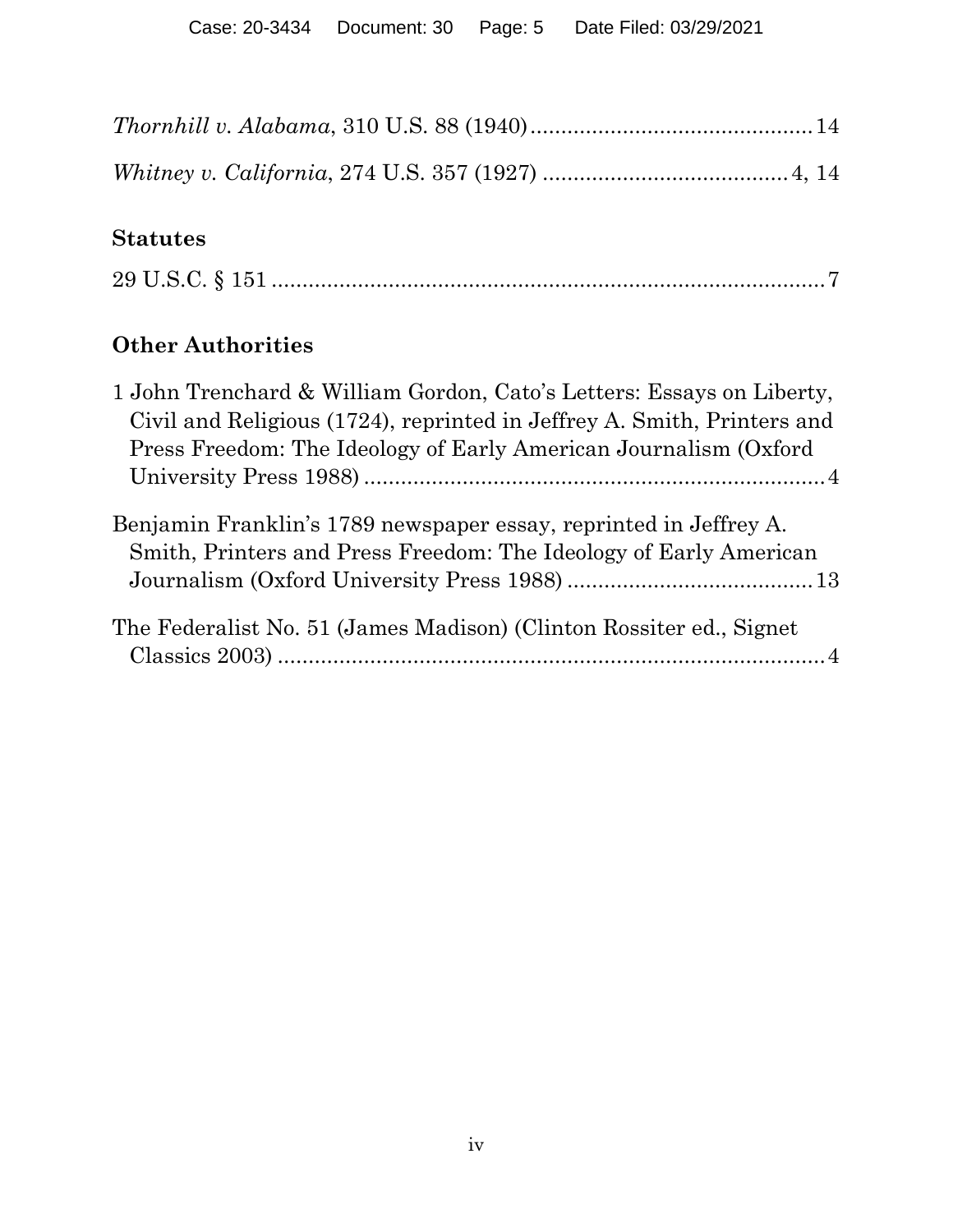#### **IDENTITY AND INTEREST OF** *AMICI CURIAE***<sup>1</sup>**

<span id="page-5-0"></span>Employees Emily Jashinsky and Madeline Osburn are two of six staff employees at FDRLST Media, LLC (FDRLST). Represented by Southeastern Legal Foundation (SLF), both employees have attempted to lend their personal insight to this matter at each step of the administrative process. First, they submitted affidavits supporting their employer at the February 10, 2020 evidentiary hearing for this claim. The Administrative Law Judge (ALJ) accepted their affidavits, only to determine they offered little probative value. On appeal, the employees submitted an amici curiae brief to the National Labor Relations Board (NLRB) in support of their employer. The NLRB rejected their amici brief. The employees now come before this open and impartial Court seeking an opportunity to be heard.

As members of the press, Amici have a strong interest in protecting First Amendment freedoms to discuss public affairs without fear of reprisal. They also value the freedom to share personal opinions on social media without fear of reprisal and without fear that their personal

<sup>&</sup>lt;sup>1</sup> The parties have consented to this filing. No one other than Amici and their counsel wrote any part of this brief or paid for its preparation or submission.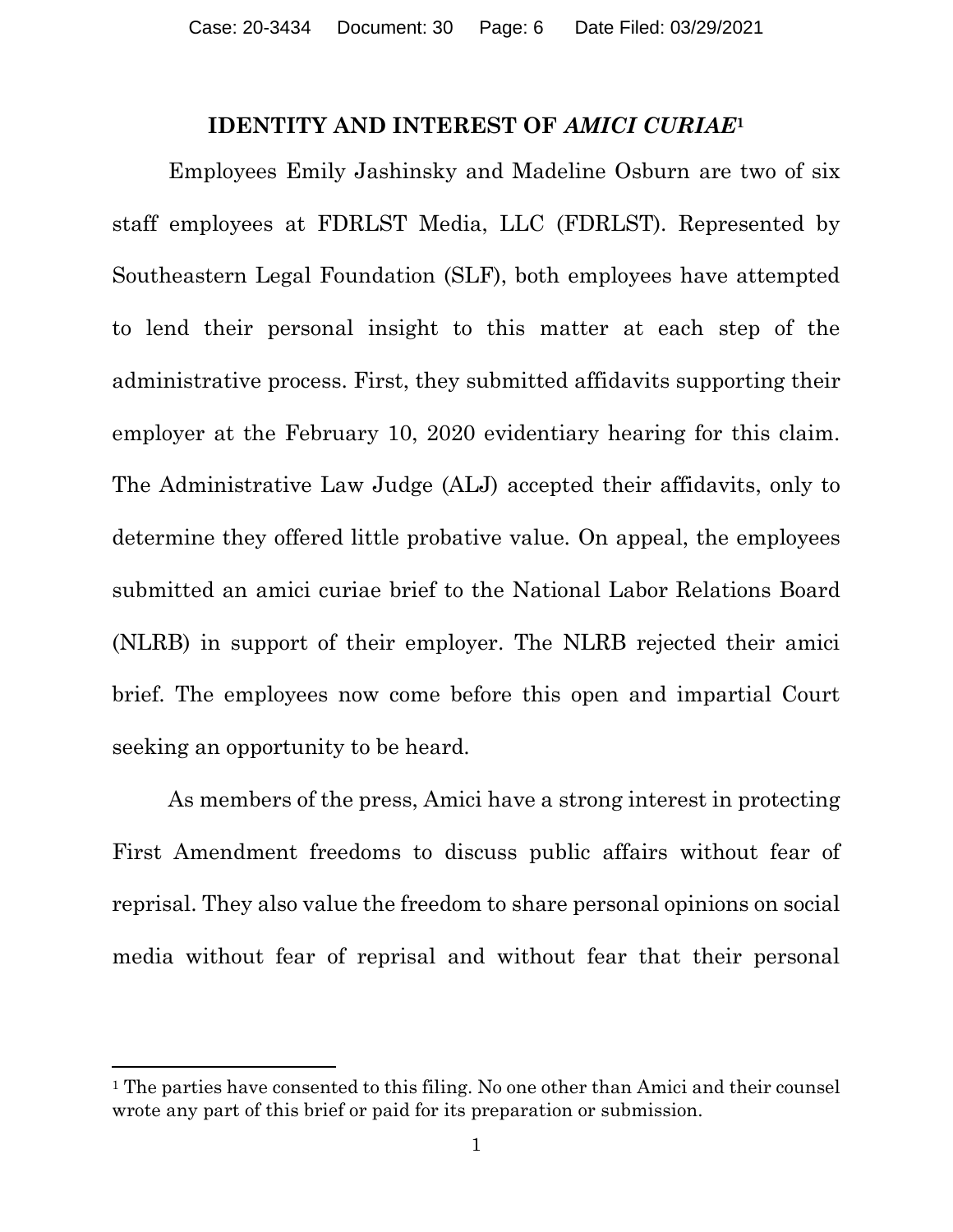opinions will be imputed to their organization. The employees support the same freedoms for their employer.

Founded in 1976, SLF is a national nonprofit, public interest law firm and policy center that advocates for constitutional individual liberties, limited government, free speech, and free enterprise in the courts of law and public opinion. This case concerns SLF because it has an abiding interest in the protection of our First Amendment freedoms, namely the freedom of speech and the press.

#### **SUMMARY OF ARGUMENT**

<span id="page-6-0"></span>For better or worse, social media has become a very present part of our lives. It provides a way to communicate with long distance friends and family, it is a creative outlet for people of all ages, and it is a source if not *the* source—of public news and information for many Americans. In that regard, it is a double-edged sword. It is a "marketplace of ideas" that may offend readers at times. But regardless of our personal views on public affairs, every American has a constitutionally protected right to share their opinions on social media, no matter how disagreeable that speech may be. *See Packingham v. North Carolina*, 137 S. Ct. 1730, 1735 (2017).

2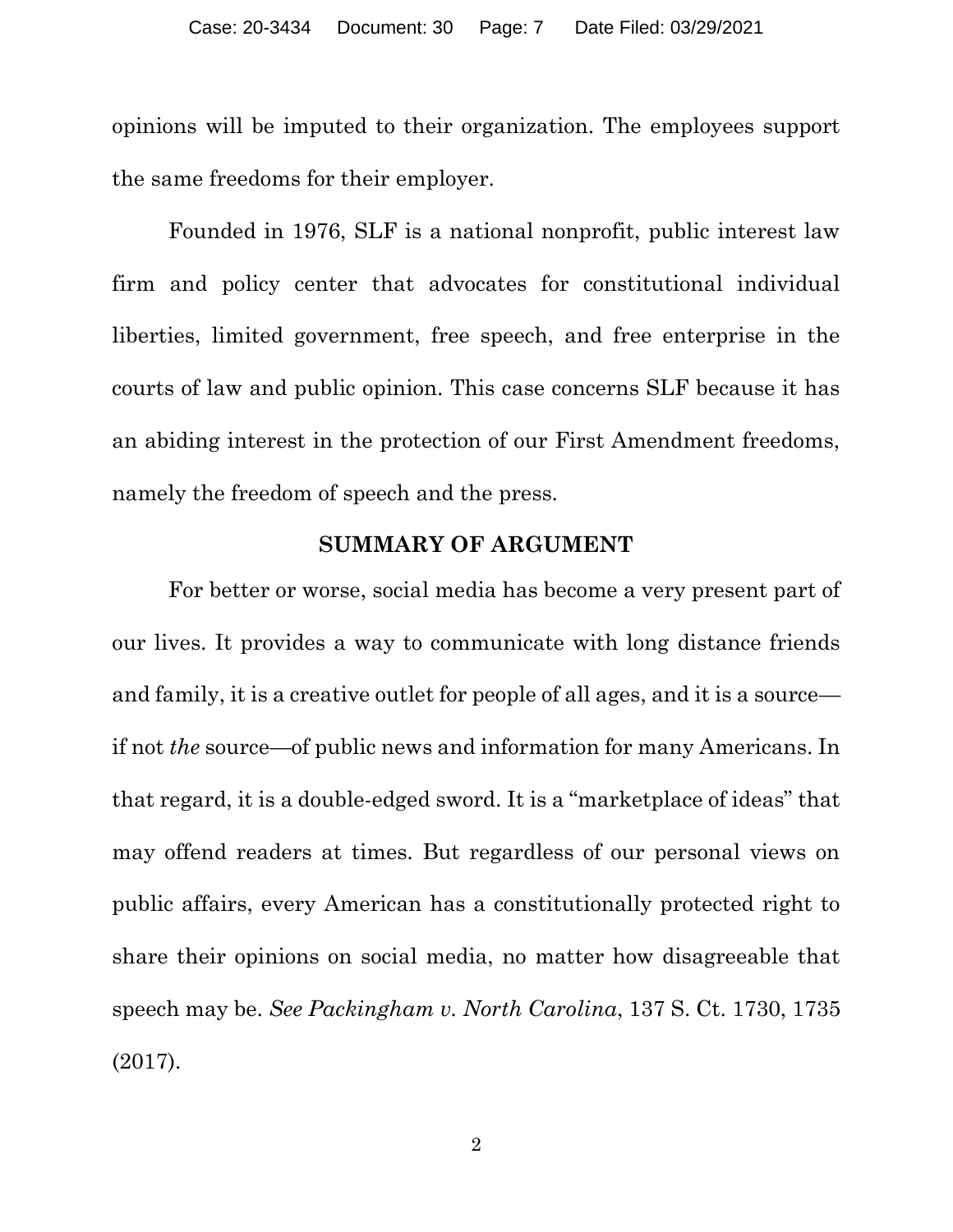Unfortunately, today's "cancel culture" tries to undermine this First Amendment principle by silencing speakers with whom listeners disagree. This case is just one example. In 2019, one Twitter user stumbled upon a personal tweet by a news editor, Ben Domenech, that teased his colleagues at FDRLST about unionizing. Pet'r Br. 6. As a result, that user not only succeeded in filing a NLRA claim against FDRLST; the ALJ himself agreed with the user that the employer's tweet was a threat, ignoring sworn affidavits by employees averring to the contrary and defending their employer. CAR278–279, 341–344. The NLRB affirmed without giving FDRLST employees an opportunity to be heard through an amici brief. CAR418, 431 n.2. The NLRB reasoned that it "would not assist the Board in deciding this matter." CAR418.

Allowing insulated government actors to make judgments based on personal values not only violates the First Amendment, but it also seriously undermines social media's role in forming a well-rounded, informed, and engaged citizenry. As a result of decisions like the ALJ's and NLRB's, social media users with allegedly unpopular opinions will increasingly self-censor, rather than face consequences for speaking their mind. Social media will only become a louder echo chamber for the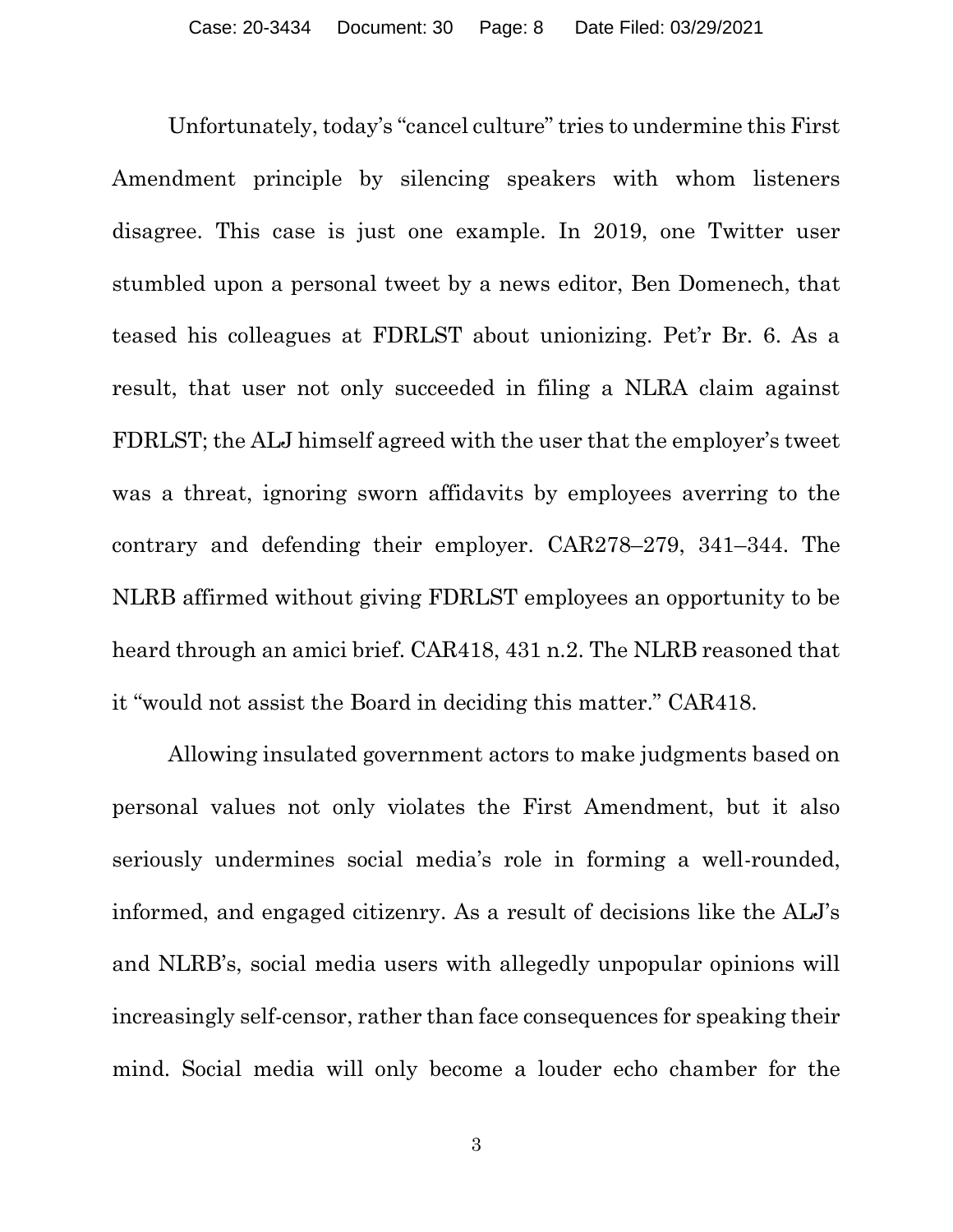tyranny of the majority, which our Framers warned against in no uncertain terms. *See* The Federalist No. 51 (James Madison) (Clinton Rossiter ed., Signet Classics 2003).

#### **ARGUMENT**

## <span id="page-8-1"></span><span id="page-8-0"></span>**I. The First Amendment curbs the tyranny of the majority by encouraging public discussion.**

Since 1724, freedom of speech has famously been called the "great Bulwark of liberty[.]" 1 John Trenchard & William Gordon, *Cato's Letters: Essays on Liberty, Civil and Religious* 99 (1724), reprinted in Jeffrey A. Smith, *Printers and Press Freedom: The Ideology of Early American Journalism* 25 (Oxford University Press 1988). Responding "to the repression of speech and the press that had existed in England" and seeking to curb that tyranny in the future, the Founders created the First Amendment. *Citizens United v. FEC*, 558 U.S. 310, 353 (2010). "Believing in the power of reason as applied through public discussion, they eschewed silence coerced by law—the argument of force in its worst form." *Whitney v. California*, 274 U.S. 357, 376 (1927) (Brandeis, J., concurring).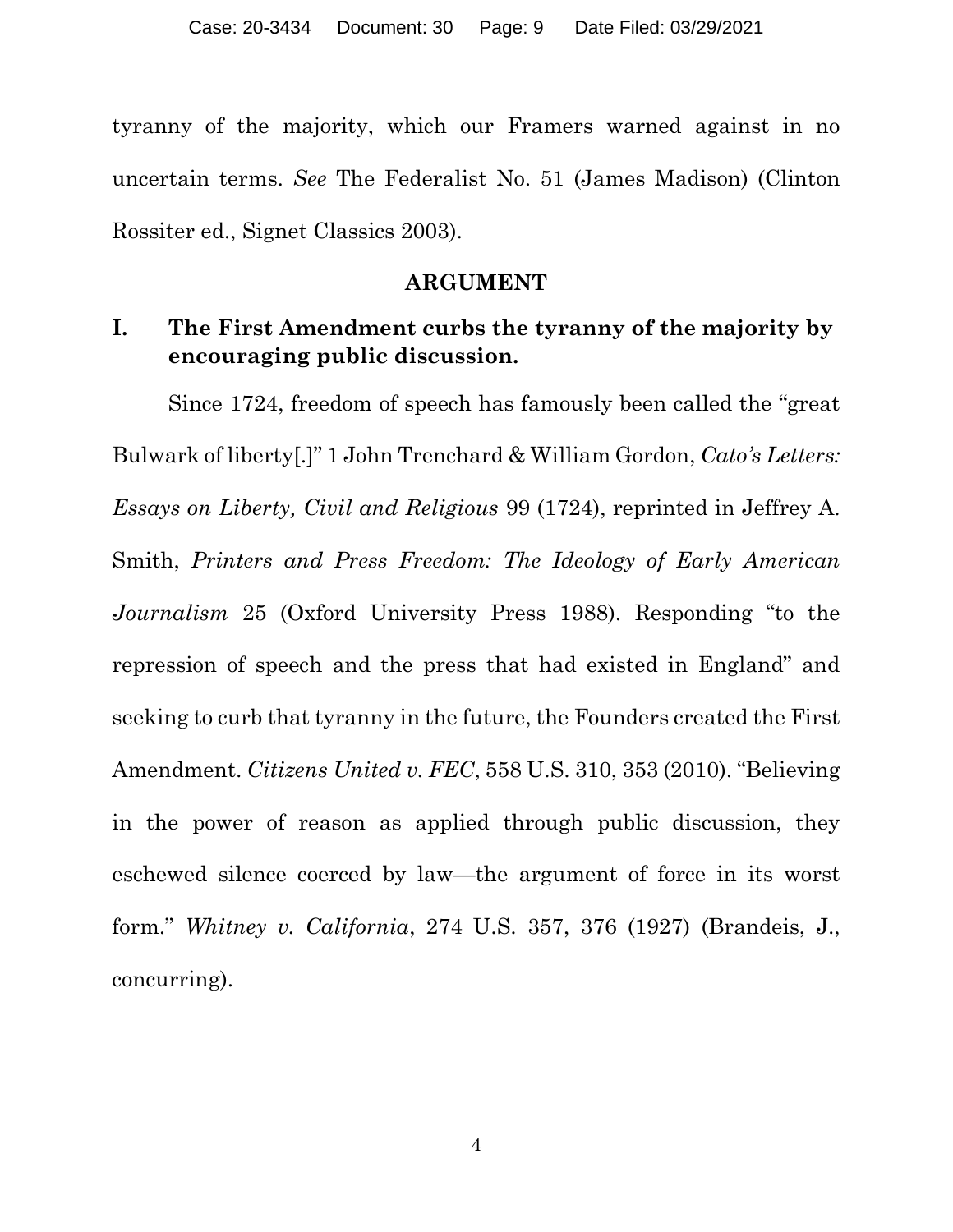## <span id="page-9-0"></span>**II. Today's cancel culture undermines the First Amendment by coercing speakers into silence.**

Today, the repressive forces the Framers fought to curb are everywhere. We are living in the prime of cancel culture. If a speaker says something that could be interpreted in a remotely offensive way, she is "canceled"—her post is deleted, she is fired from her job, her work is boycotted, and she becomes the subject of vicious threats from strangers.<sup>2</sup> Worse, any peer who stands up for the speaker can face the same fate.<sup>3</sup> In this culture, there is not even room to issue an apology for past mistakes;<sup>4</sup> the stakes are high, and the risk of falling from grace even higher.

<sup>2</sup> *See, e.g.*, [https://www.theguardian.com/books/2020/jun/14/jk-rowling-from-magic](https://www.theguardian.com/books/2020/jun/14/jk-rowling-from-magic-to-the-heart-of-a-twitter-storm)[to-the-heart-of-a-twitter-storm](https://www.theguardian.com/books/2020/jun/14/jk-rowling-from-magic-to-the-heart-of-a-twitter-storm). In response to a tweet referring to "people who menstruate," famous author JK Rowling wrote, "I'm sure there used to be a word for those people. Someone help me out. Wumben? Wimpund? Woomud?" *Id.* Twitter users immediately accused Rowling of transphobia and vowed to stop reading her children's books, while celebrities who owed their success to the series distanced themselves from Rowling and tweeted their support for the transgender community. *Id*. Within just a few weeks, Rowling's book sales dropped. [https://www.independent.co.uk/arts-entertainment/books/news/jk-rowling](https://www.independent.co.uk/arts-entertainment/books/news/jk-rowling-transphobic-book-sales-harry-potter-a9624671.html)[transphobic-book-sales-harry-potter-a9624671.html.](https://www.independent.co.uk/arts-entertainment/books/news/jk-rowling-transphobic-book-sales-harry-potter-a9624671.html)

<sup>3</sup> *See* [https://www.washingtonpost.com/nation/2020/07/08/letter-harpers-free](https://www.washingtonpost.com/nation/2020/07/08/letter-harpers-free-speech/)[speech/](https://www.washingtonpost.com/nation/2020/07/08/letter-harpers-free-speech/). In the wake of Rowling's controversial tweet, over 150 public figures signed a letter making the case for free speech in light of today's culture. *Id*. When that letter was met with more outrage and controversy, many of the public figures backtracked their decision to support the letter's message. *Id*.

<sup>4</sup> *See, e.g.*, [https://nypost.com/2020/07/03/boeing-communications-boss-niel-golightly](https://nypost.com/2020/07/03/boeing-communications-boss-niel-golightly-resigns-over-article/)[resigns-over-article/.](https://nypost.com/2020/07/03/boeing-communications-boss-niel-golightly-resigns-over-article/) A Boeing executive resigned after an article he wrote in the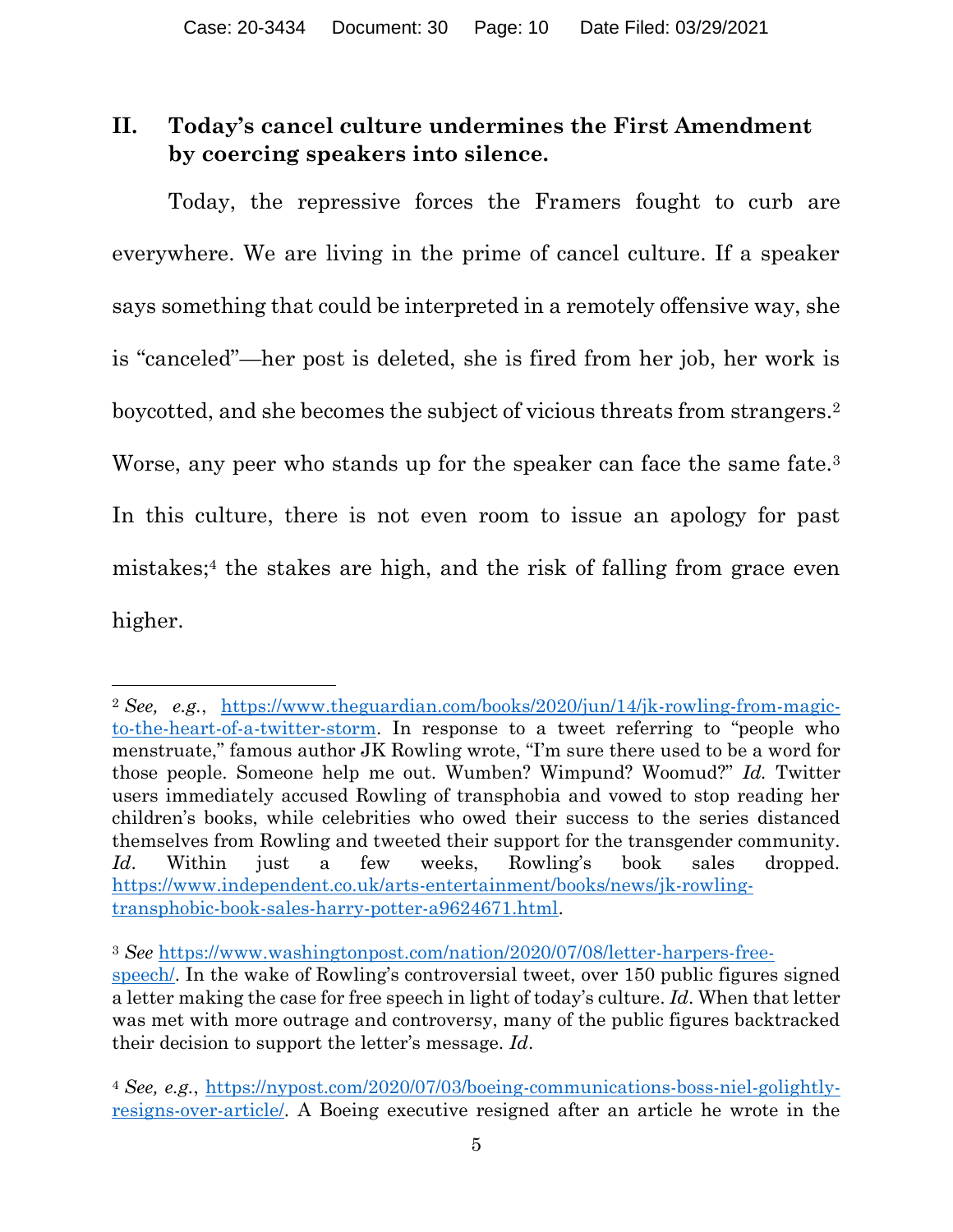Civility and respect certainly ought to be encouraged among peers. But imposing a moral standard on others at the cost of their free expression is plainly unconstitutional. "If there is a bedrock principle underlying the [First Amendment,](https://advance.lexis.com/search/?pdmfid=1000516&crid=f719a8d0-4bf0-48d7-bf1b-ff7bd45666da&pdsearchterms=Matal+v.+Tam%2C+137+S.+Ct.+1744&pdtypeofsearch=searchboxclick&pdsearchtype=SearchBox&pdstartin=&pdpsf=&pdqttype=and&pdquerytemplateid=&ecomp=x7d59kk&earg=pdsf&prid=f7387b1c-ae25-4b25-a776-59a75256e3f8) it is that the government may not prohibit the expression of an idea simply because society finds the idea itself offensive or disagreeable." *Texas v. Johnson*, 491 U.S. 397, 414 (1989). Rather, the First Amendment demands "that the government must remain neutral in the marketplace of ideas." *FCC v. Pacifica Found.*, 438 U.S. 726, 745–46 (1978). The government thus cannot make value judgments based on the content of speech or the viewpoint of the speaker. Content-based discrimination is almost always unconstitutional, unless the government can show a compelling interest that is narrowly tailored.<sup>5</sup> *Boos v. Barry*, 485 U.S. 312, 319 (1988). And to discriminate against speech based on viewpoint is *never* constitutional. *Rosenberger v. Rector & Visitors of Univ. of Va.*, 515 U.S. 819, 829 (1995).

<sup>1980</sup>s resurfaced. *Id.* In it, the former U.S. Navy pilot argued that women should not participate in combat as part of "a debate that was live at the time." *Id*. Despite stating that his point of view changed since the 1980s, he immediately resigned to avoid embarrassing the company. *Id*.

<sup>&</sup>lt;sup>5</sup> A compelling interest can be invoked only against "the gravest abuses" that pose an actual or impending danger to the public. *Thomas v. Collins*, 323 U.S. 516, 530 (1945).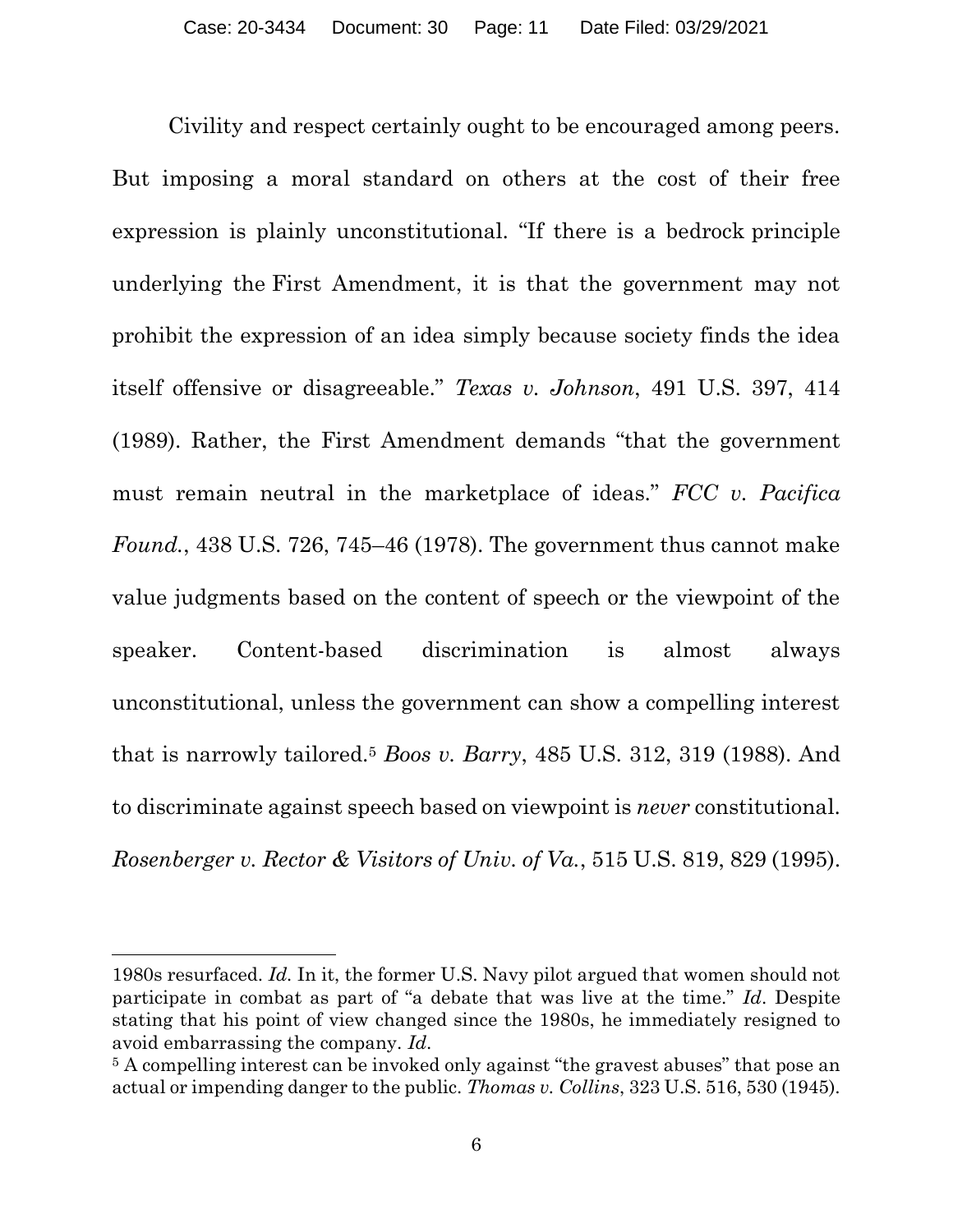Moreover, "[a] fundamental principle of the First Amendment is that all persons have access to places where they can speak and listen, and then, after reflection, speak and listen once more." *Packingham*, 137 S. Ct. at 1735. In recent years, the Supreme Court has designated social media as one of "the most important places . . . for the exchange of views." Id. Indeed, social media serves multiple purposes: it is a creative outlet to connect with others and to share personal photos, opinions, and anecdotes; but more importantly, it has become a venue for political discussion, news, and civic engagement. It is thus inevitable that, at times, personal views and public discussion will overlap on these sites. But it is not the job of our government to police that speech.

## <span id="page-11-0"></span>**III. The ALJ and NLRB have turned the NLRA standard for employer remarks on its head.**

Enacted in 1935, the purpose of the NLRA is to protect the rights and interests of both employees and employers.<sup>6</sup> The NLRA prohibits employers from making a remark that "under all circumstances . . . reasonably tends to restrain, coerce, or interfere with

<sup>6</sup> *See* 29 U.S.C. § 151; *see also* [https://www.nlrb.gov/guidance/key-reference](https://www.nlrb.gov/guidance/key-reference-materials/national-labor-relations-act#:~:text=Congress%20enacted%20the%20National%20Labor,businesses%20and%20the%20U.S.%20economy.)[materials/national-labor-relations](https://www.nlrb.gov/guidance/key-reference-materials/national-labor-relations-act#:~:text=Congress%20enacted%20the%20National%20Labor,businesses%20and%20the%20U.S.%20economy.)[act#:~:text=Congress%20enacted%20the%20National%20Labor,businesses%20and](https://www.nlrb.gov/guidance/key-reference-materials/national-labor-relations-act#:~:text=Congress%20enacted%20the%20National%20Labor,businesses%20and%20the%20U.S.%20economy.) [%20the%20U.S.%20economy.](https://www.nlrb.gov/guidance/key-reference-materials/national-labor-relations-act#:~:text=Congress%20enacted%20the%20National%20Labor,businesses%20and%20the%20U.S.%20economy.)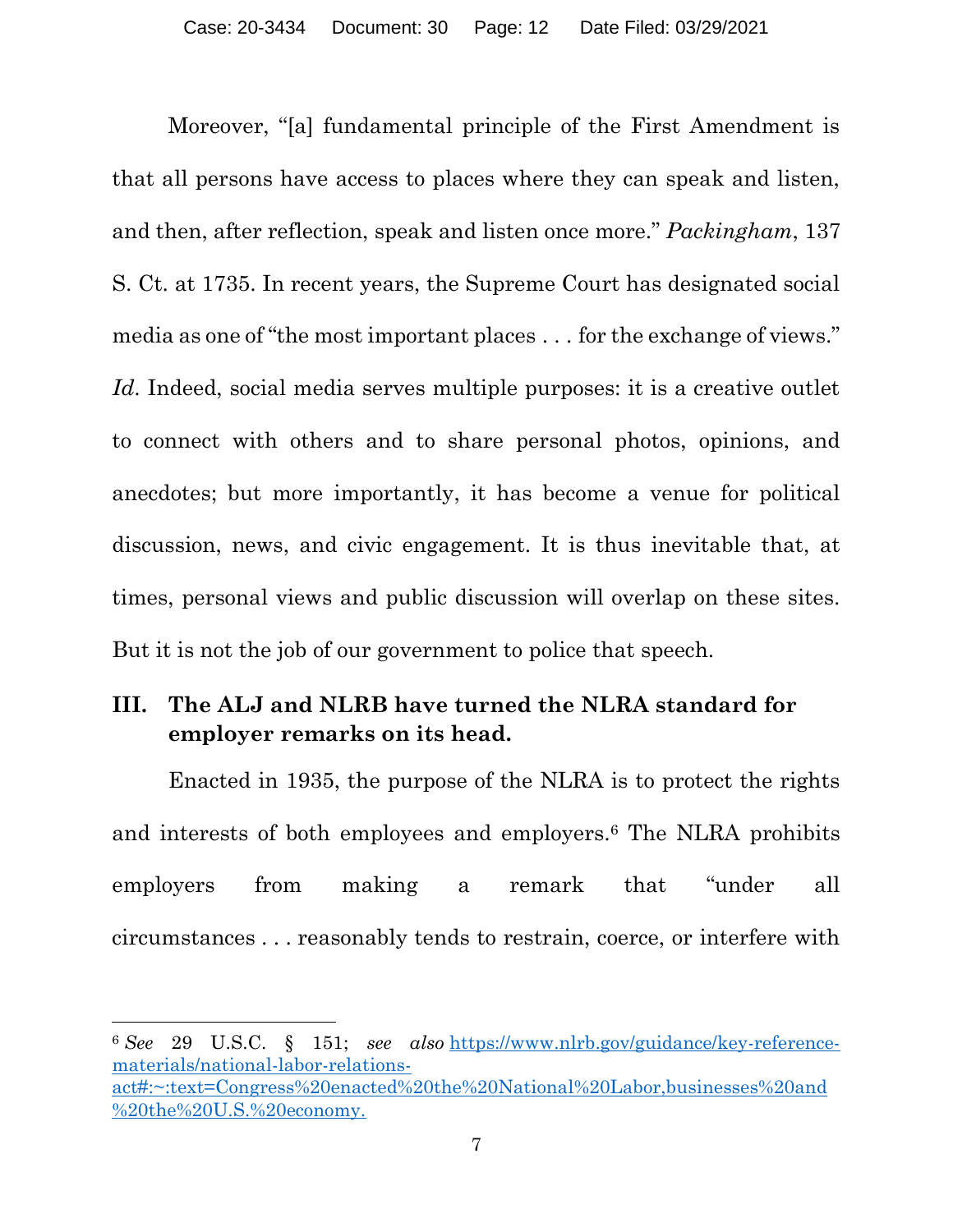the employees' rights[.]" *GM Electrics*, 323 NLRB 125, 127 (1997). Although employees have an avenue to file complaints against their employers, this provision also preserves the employers' constitutional right of due process: the remark must be viewed objectively from the perspective of a reasonable employee in that work environment. *Id*.; *see also Mesker Door, Inc.*, 357 NLRB 591, 595 (2011) (finding that an employer's remarks must be viewed from the standpoint of his employees).

As Petitioner notes, Mr. Domenech shared a tweet on his personal Twitter account, over which he maintains exclusive control, that teased about sending his employees "back to the salt mine" if they unionized. Pet'r Br. 6. His employees understood it to be an "obviously sarcastic" joke. CAR154–158. But Mr. Fleming—a third party complainant with no ties to Mr. Domenech, FDRLST, or FDRLST employees—did not get the joke. Instead, he took a page from the cancel culture handbook and sued FDRLST. The ALJ not only allowed the lawsuit to proceed, but it fully supported Mr. Fleming's argument and held that the tweet was a threat to FDRLST employees. CAR274–281. The NLRB upheld the ALJ's decision. CAR431–432.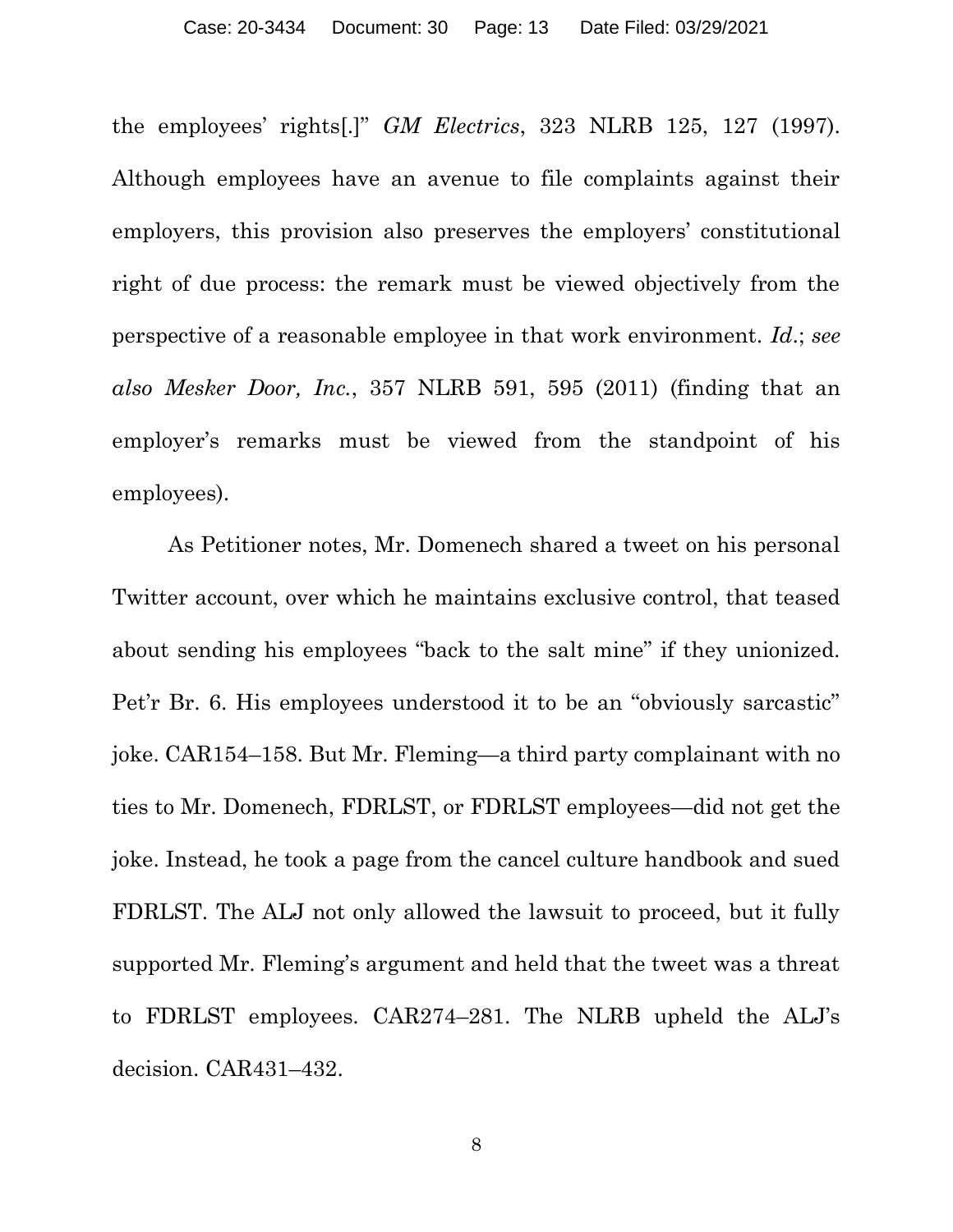The ALJ held that employer "[s]tatements are viewed objectively and . . . from the standpoint of employees over whom the employer has a measure of economic power." CAR279:16–17 (citing *Mesker*, 357 NLRB at 595). However, when provided with statements from employees made under penalty of perjury that they "did not in any manner perceive Mr. Domenech's Tweet as a threat, reprisal, use of force, promise of benefit, or in any manner whatsoever as touching, concerning, or relating to any workplace activity that is protected under the [NLRA]," CAR154–158, the ALJ assigned them "little weight" because the employees did not explicitly state that they were not coerced to make the affidavits. CAR278 n.8.<sup>7</sup> He then held that "[a]ny subjective interpretation from an employee is not of *any* value to this analysis." CAR278:33 (emphasis added). The ALJ went on to find that a reasonable employee would, in fact, feel threatened by Mr. Domenech's tweet. CAR279:25.

This turns the objective NLRA standard on its head. First, the ALJ suggested that the views of the FDRLST employees, taken under oath,

<sup>7</sup> But the employees *did* state that they were not coerced to provide affidavits; each employee swore she produced the affidavit of her own free will and volition, and that no supervisor or representative of FDRLST demanded that she do so. CAR154–158.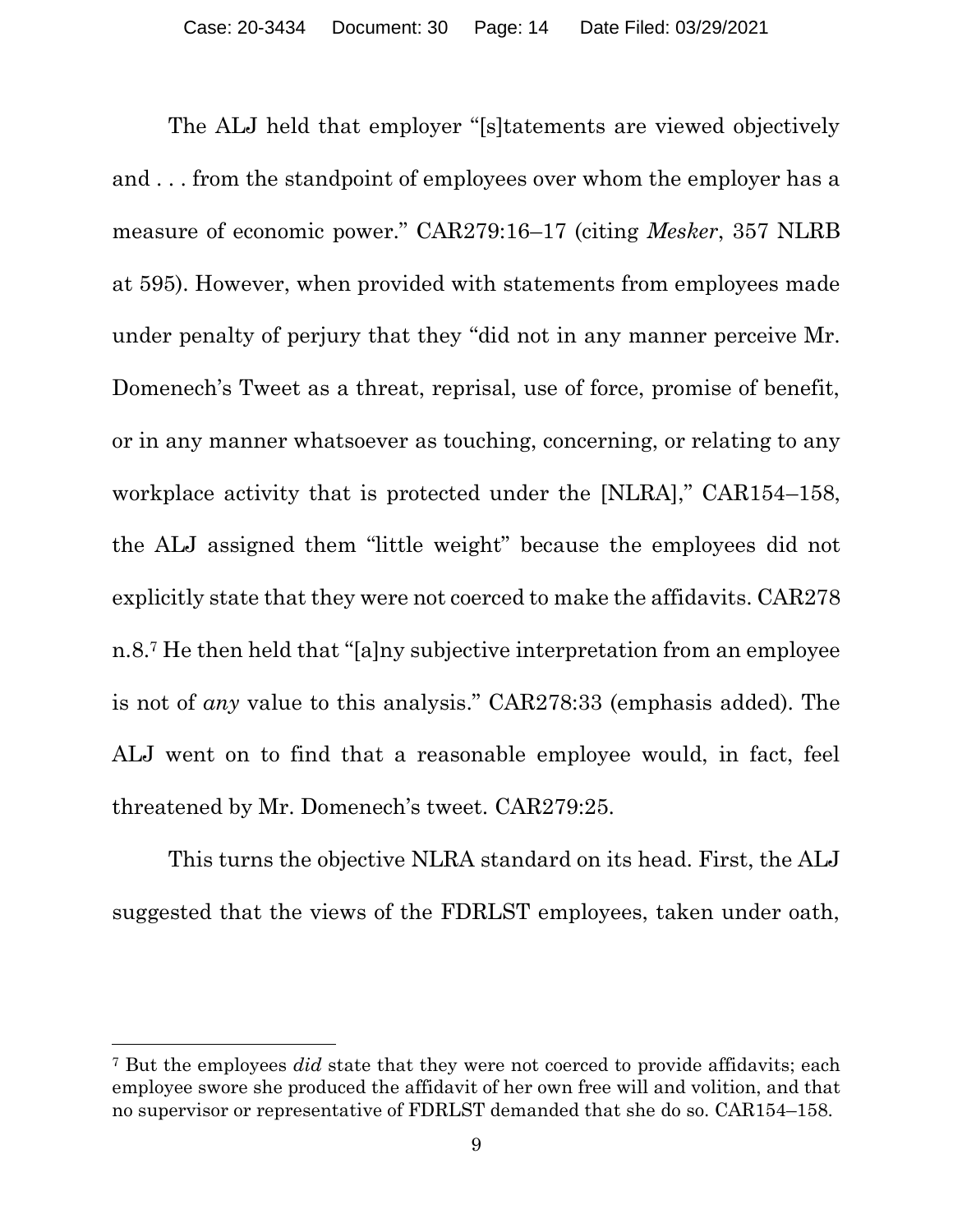were unreasonable.<sup>8</sup> CAR278:26–30. Even if the affidavits were subjective, it cannot be said that they were of no value to the analysis; subjective interpretations from two FDRLST employees—one third of the entire FDRLST staff—could lend some perspective about the general consensus among all FDRLST employees. *See* Pet'r Br. 46–47. And even if the affidavits offered no value to the ALJ's analysis, the ALJ failed to address whether, from the standpoint of reasonable FDRLST employees, the tweet could be considered a joke. *Id.* Rather, he concluded, "[I]n my opinion," the tweet was clearly directed to FDRLST employees and had a hidden meaning. CAR278:4-5, 19. Based on that allegedly hidden meaning, the tweet could have "no other purpose except to threaten the FDRLST employees with unspecified reprisal" for joining a union. CAR278:23–24.

Like the ALJ, the NLRB held that FDRLST employees would offer *no* insight to this matter. This is in direct violation of *NLRB v. Gissel Packing Co.*, 395 U.S. 575 (1969). There, the Supreme Court held, "Any

<sup>8</sup> "The Respondent proffered two additional affidavits from FDRLST employees, both stating that the tweet was funny and sarcastic and neither one felt that the expression was a threat of reprisal . . . . However, a threat is assessed in the context in which it is made and whether it tends to coerce a *reasonable* employee." CAR278:26–30 (emphasis added) (internal citation omitted).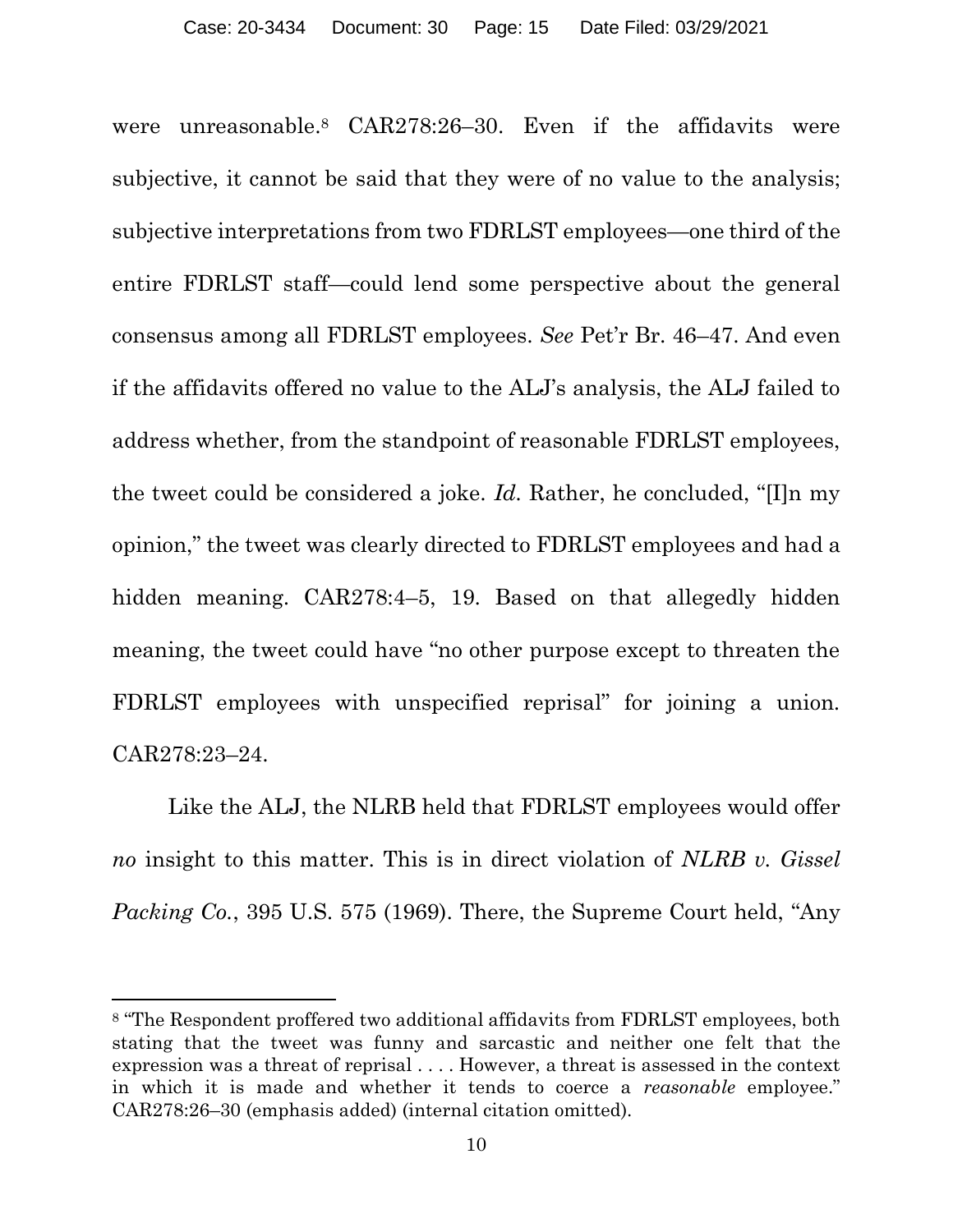assessment of the precise scope of employer expression, of course, must be made in the context of its labor relations setting." *Id.* at 317. Context can be established by examining the speaker's motive and intended audience. *See Federal-Mogul Corp. v. NLRB*, 566 F.2d 1245, 1253 (5th Cir. 1978). Mr. Domenech had a single motive: humor. More importantly, his intended audience understood his statements to be humorous. The ALJ and NLRB set aside that precedent by entirely ignoring the context in which Mr. Domenech's statement was made. They did so primarily by passing over the affidavits and amici brief of two FDRLST employees, which would have provided insight regarding their relationship with their employer and the nonthreatening nature of the tweet.

The refusal to consider the perspectives of FDRLST employees or the broader context of the tweet, coupled with frequent references to Mr. Domenech's "anti-union" stance, suggest that the ALJ and NLRB personally disagreed with Mr. Domenech's speech from the outset. *See*  CAR276–279, 431–432. The holdings by these administrative officials undermine the core First Amendment principle that the government must protect unpopular speech without making a value judgment about the speaker's views or the content of the speech. *FCC*, 438 U.S. at 745–

11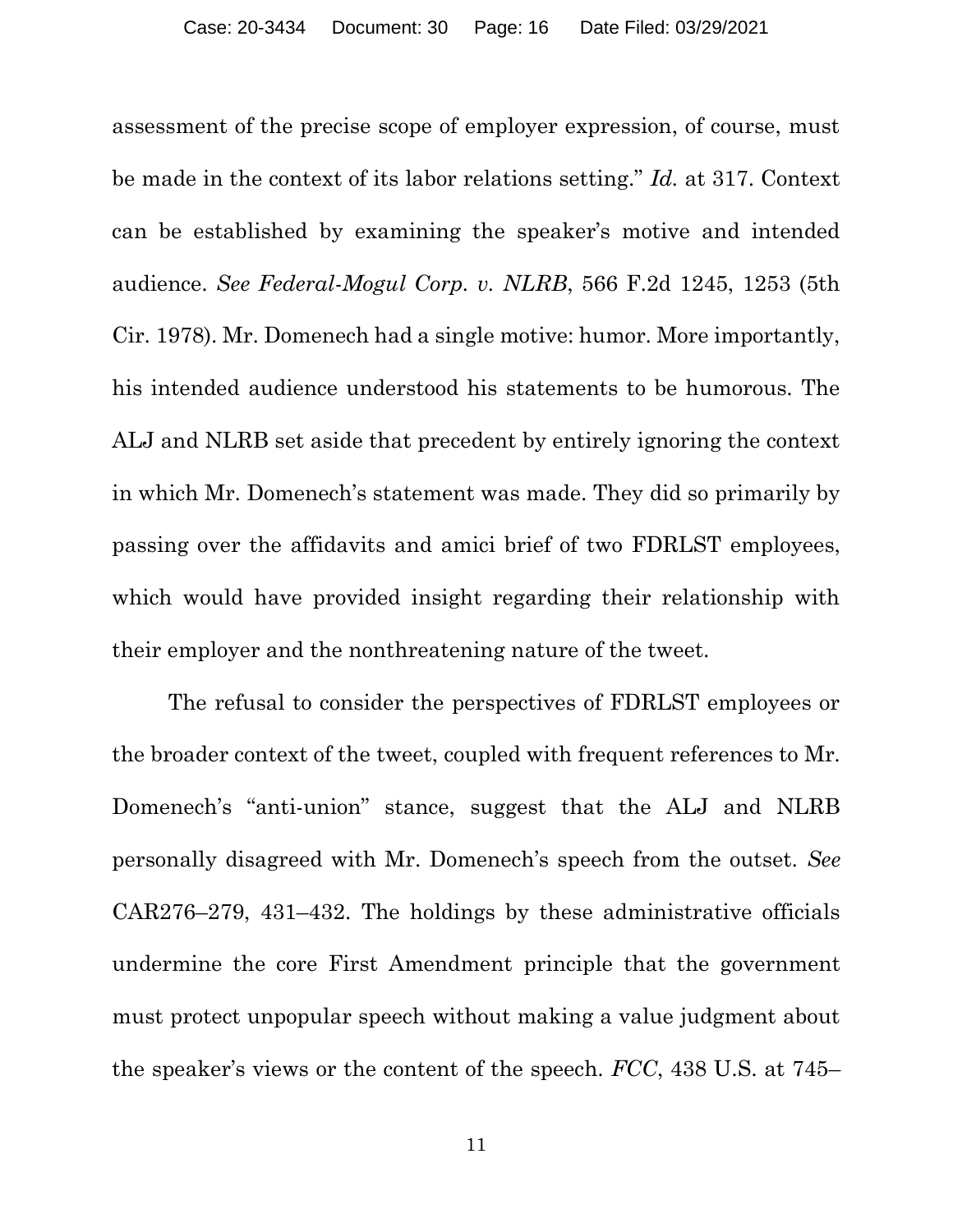46. This sets a dangerous precedent, both for the First Amendment and for employer-employee relationships: public profiles, like Mr. Domenech's, are encouraged on Twitter so thoughts can be shared and expanded upon through re-tweets and comments. They are also necessary in the fields in which Amici and Mr. Domenech work, because public engagement is an important component of their personal success. But if and when a user comes along who fails to understand a joke between colleagues, he will now have a platform to sue the colleagues' business itself. The result: businesses crack down on social media use, individuals self-censor, employers cease communicating with their employees, and speech about public affairs dwindles, because being canceled simply is not worth the risk.

### **IV. This Court should reaffirm our nation's commitment to political liberty and democracy for all speakers, including employers and Twitter users.**

Although Mr. Domenech tweeted from his personal account, and not FDRLST's official account, the origins of the tweet should not matter. "Mr. Domenech and FDRLST each have the constitutional and statutory right to speak freely and satirically." Pet'r Br. 10. Indeed, "an employer's free speech right to communicate his views to his employees is firmly

12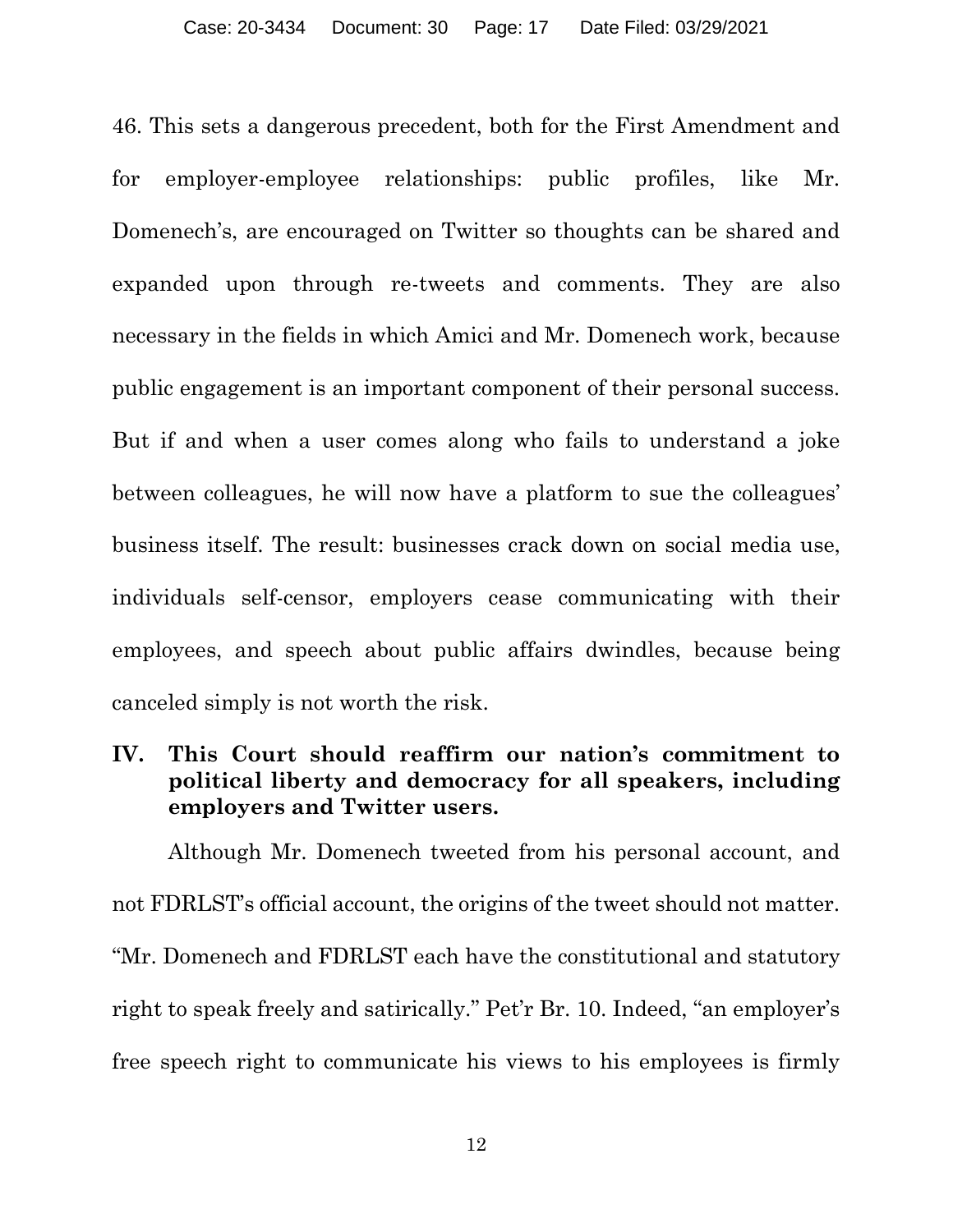established, and cannot be infringed by a union or the Board." *Gissel Packing*, 395 U.S. at 617. The very section of the NLRA at issue here prohibits silencing "any views, argument, or opinion" of an employer if there is no accompanying "threat of reprisal or force or promise of benefit." *Id.* As Amici averred, and reiterate now, they did not believe Mr. Domenech or the FDRLST were threatening them on Twitter. CAR154– 158. In fact, they fully understood that Mr. Domenech was making a joke about an important political event at the time. *Id.*

As the Supreme Court has acknowledged, "Whatever differences may exist about interpretations of the First Amendment, there is practically universal agreement that a major purpose of that Amendment was to protect the free discussion of governmental affairs." *Brown v. Hartlage*, 456 U.S. 45, 52 (quoting *Mills v. Alabama*, 384 U.S 214, 218– 19 (1966)). The Framers recognized that nowhere are the threats of censorship more dangerous than when a restriction prohibits public discourse on political issues. They sought to ensure complete freedom for "discussing the propriety of public measures and political opinions." Benjamin Franklin's 1789 newspaper essay, reprinted in Smith, at 11. As such, the First Amendment guards against prior restraint or threat of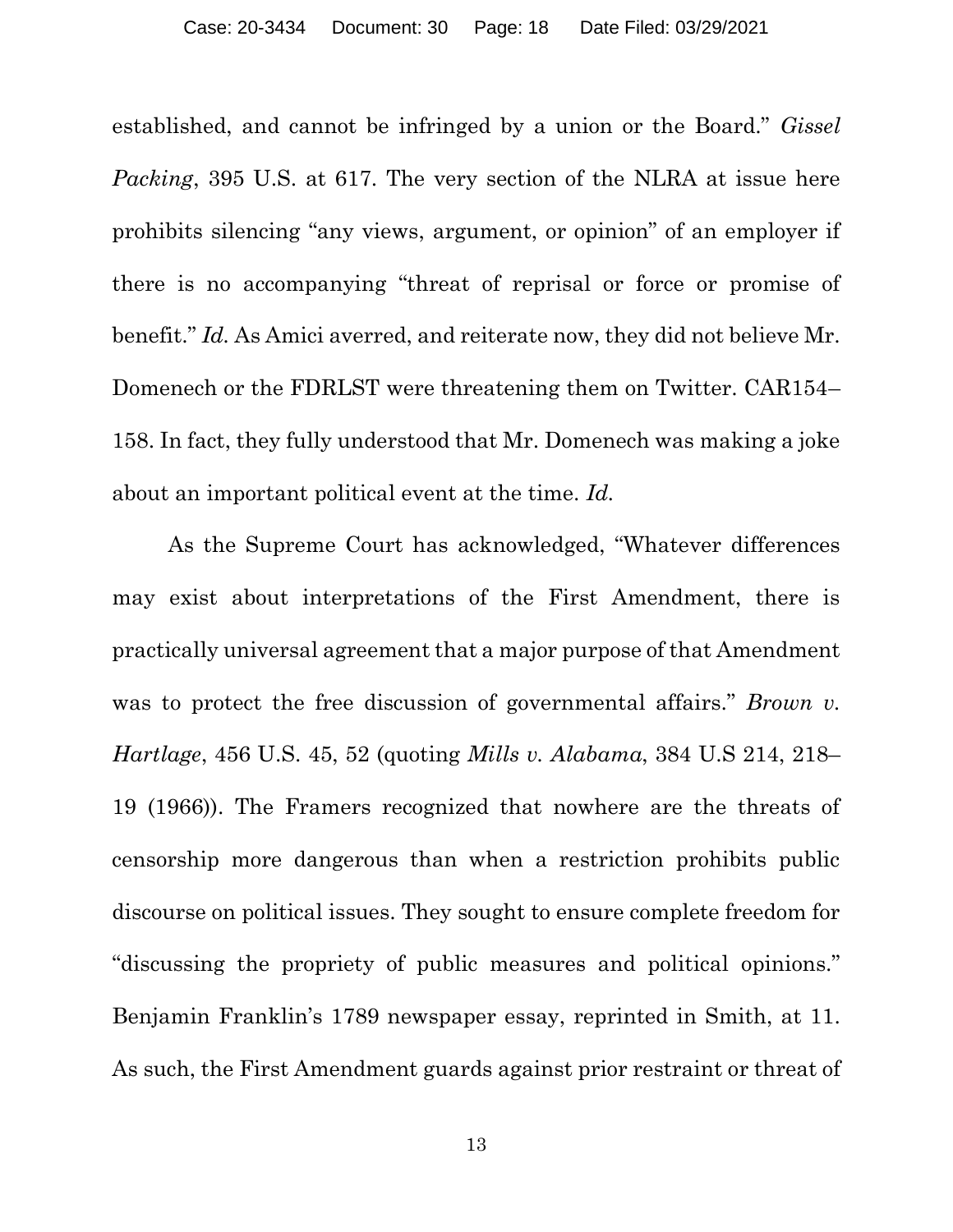punishment for voicing one's opinions publicly. *Meyer v. Grant*, 486 U.S. 414, 421 (1988) (quoting *Thornhill v. Alabama*, 310 U.S. 88, 101–02 (1940)). It protects and encourages discussion about political candidates, government structure, political processes, and ideology. *Mills*, 384 U.S. at 218–19.

Along with providing a check on tyranny, freedom of speech and the press ensure the "unfettered interchange of ideas for the bringing about of political and social changes desired by the people." *Roth v. United States*, 354 U.S. 476, 484 (1957). Speech about public affairs is thus "the essence of self-government" because citizens must be well-informed. *Garrison v. Louisiana*, 379 U.S. 64, 74–75 (1964). They must know "the identities of those who are elected [that] will inevitably shape the course that we follow as a nation." *Buckley v. Valeo*, 424 U.S. 1, 14–15 (1976); *see also Citizens United*, 558 U.S. at 349. For these reasons, public discussion is not merely a right; "[it] is a political duty." *Whitney*, 274 U.S. at 375 (Brandeis, J., concurring).

The freedom to speak publicly on political issues, especially in open social media forums, is critical to both a functioning democracy and a well-rounded citizenry. Twitter users are diverse in thought, race,

14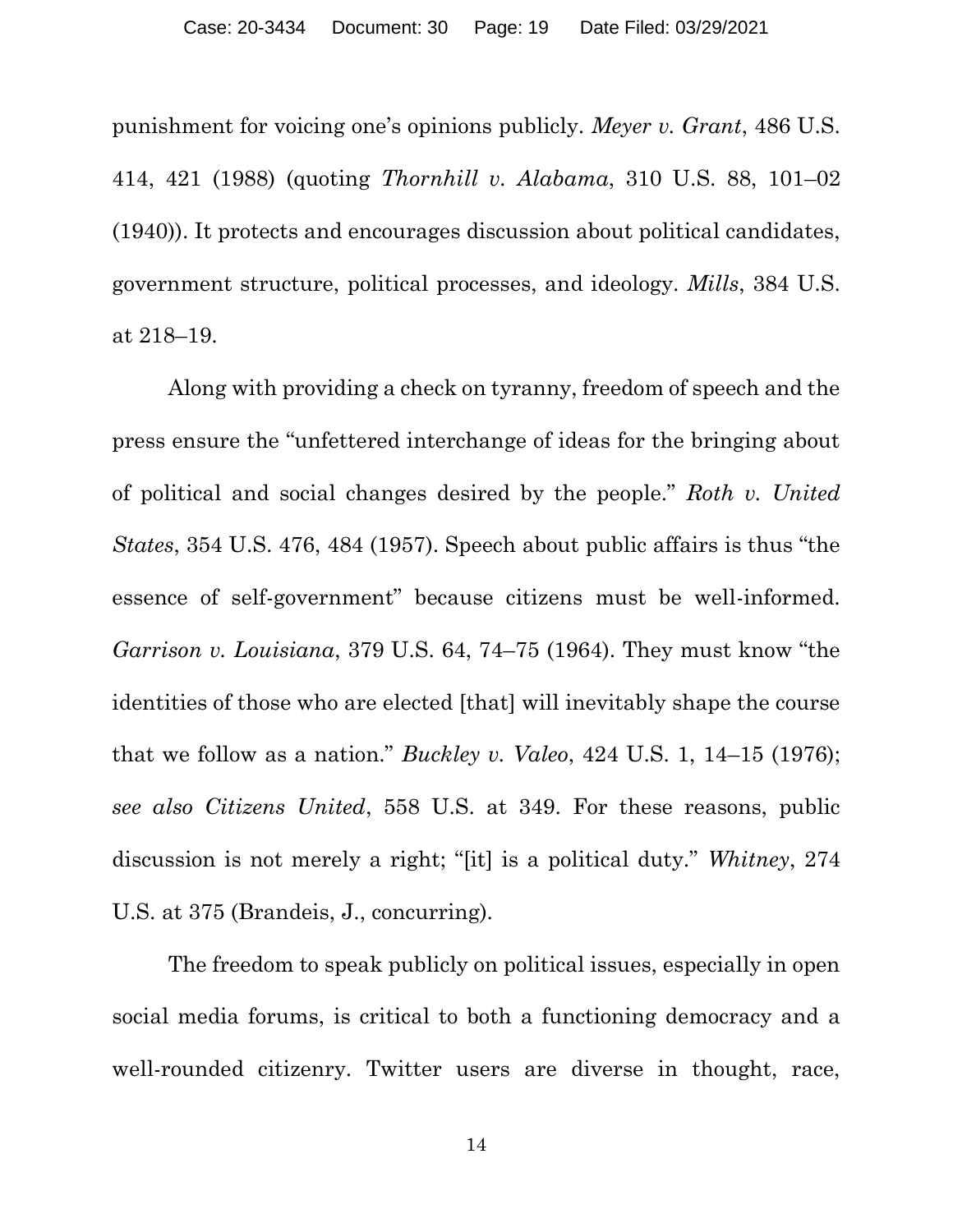religion, and culture. For that reason, it is a "marketplace of ideas" that can provide citizens with the knowledge they need to stay informed about public affairs. And, other times, it is simply a platform to share personal photos, funny memes, or friendly debates about the use of the Oxford comma. No matter how an individual chooses to use it, it can hardly be denied that social media allows for thought-provoking and lively discussion. It is users' job to ignore, respond to, or stop following those with whom they disagree. But it is not the job of any court, judge, or board to monitor these posts and perpetuate cancel culture.

## **CONCLUSION**

<span id="page-19-0"></span>For the reasons stated in this amici curiae brief, Amici respectfully request that this Court reverse the NLRB decision and vacate its order.

Respectfully submitted,

<span id="page-19-1"></span>/s/ Kimberly S. Hermann Kimberly S. Hermann Celia Howard O'Leary Southeastern Legal Foundation 560 W. Crossville Rd., Ste. 104 Roswell, Georgia 30075 Telephone: (770) 977-2131 Facsimile: (770) 977-2134 khermann@southeasternlegal.org coleary@southeasternlegal.org

March 29, 2021

*Attorneys for Amici Curiae*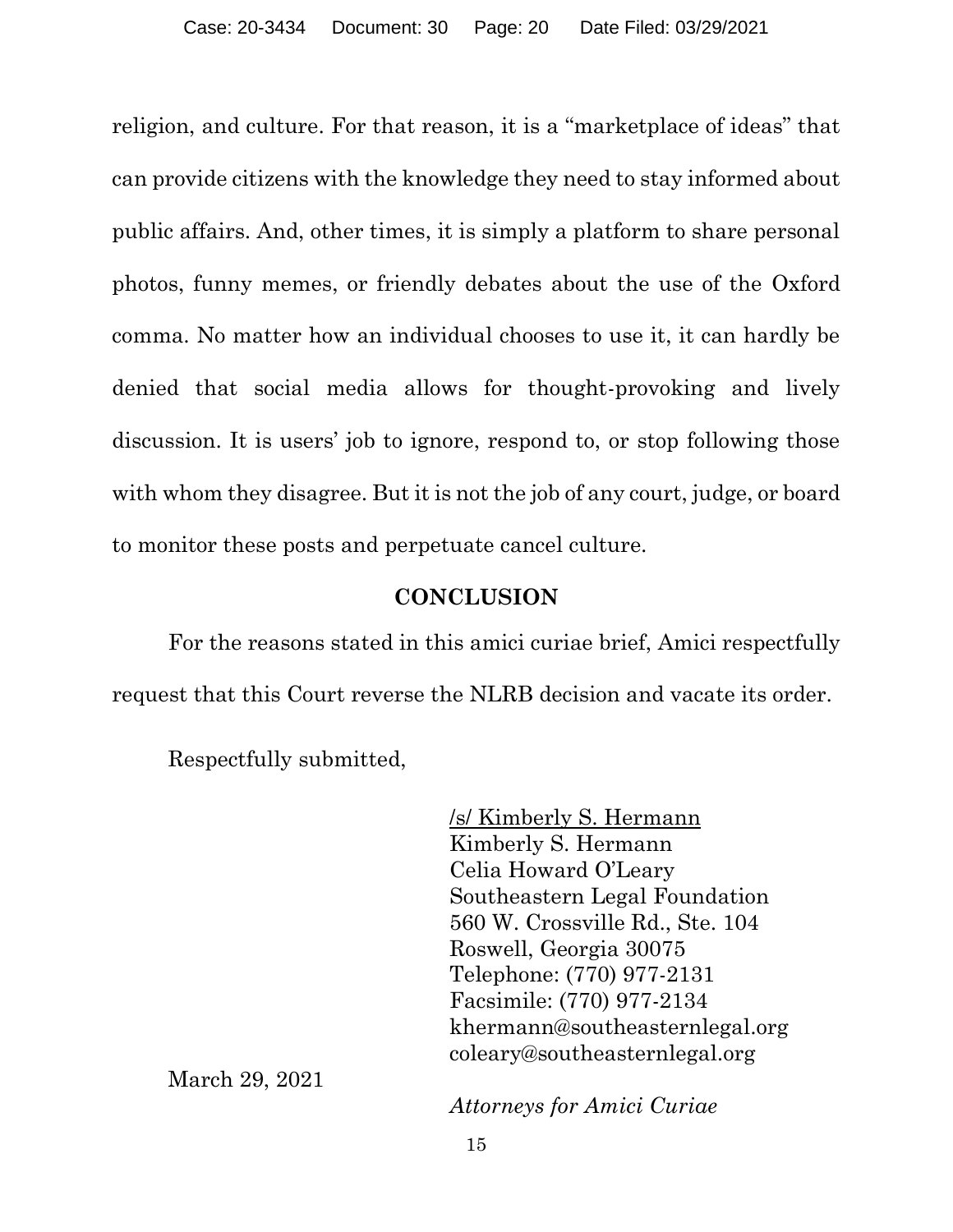# **CERTIFICATE OF SERVICE**

I hereby certify that on March 29, 2021 a copy of the foregoing was filed electronically using the CM/ECF System, which will send a Notice of Filing to all counsel of record.

/s/ Kimberly S. Hermann